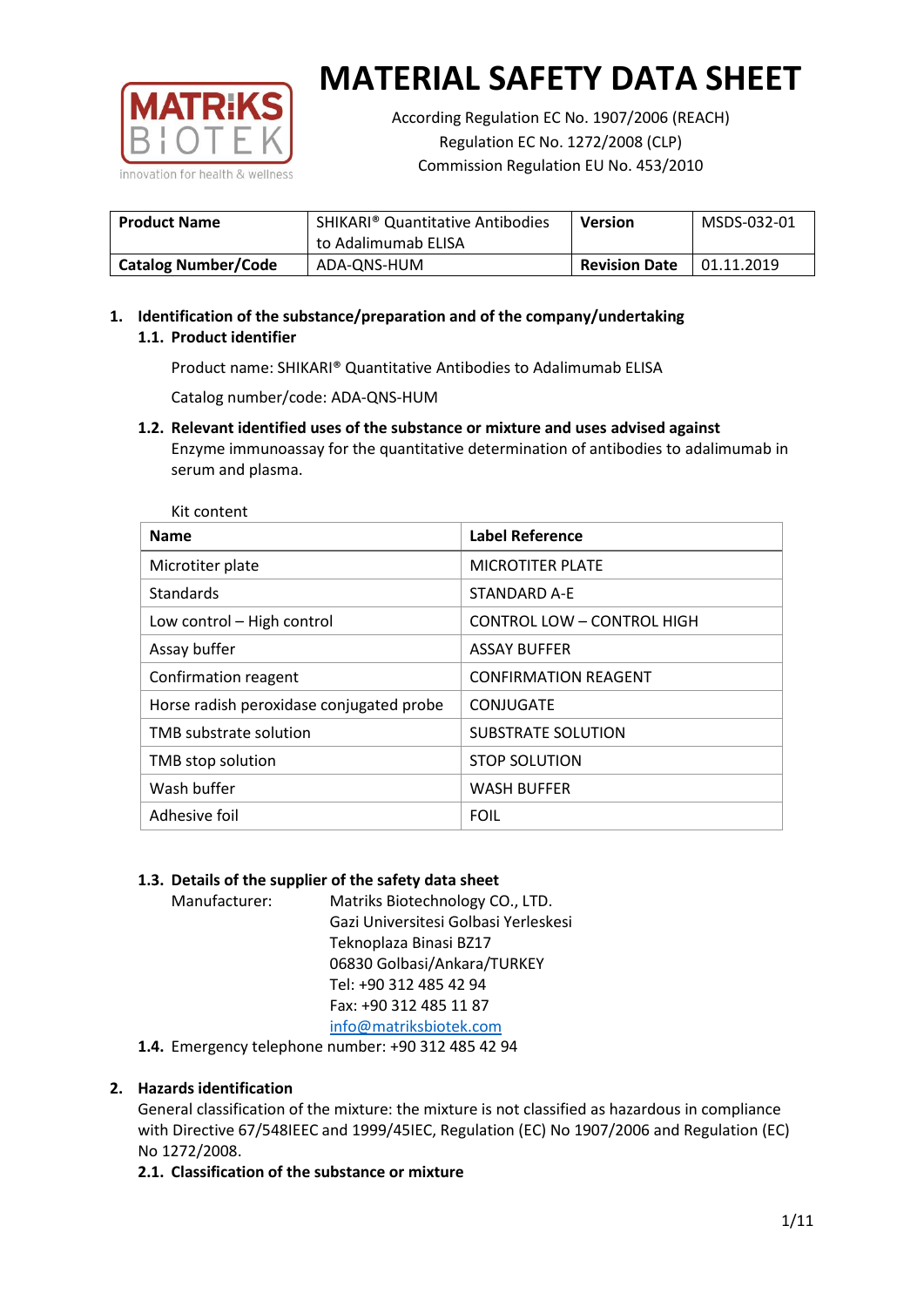

According Regulation EC No. 1907/2006 (REACH) Regulation EC No. 1272/2008 (CLP) Commission Regulation EU No. 453/2010

| <b>Product Name</b>        | <b>SHIKARI<sup>®</sup> Quantitative Antibodies</b><br>to Adalimumab ELISA | <b>Version</b>       | MSDS-032-01 |
|----------------------------|---------------------------------------------------------------------------|----------------------|-------------|
| <b>Catalog Number/Code</b> | ADA-QNS-HUM                                                               | <b>Revision Date</b> | 01.11.2019  |

Classification in accordance with 1272/2008IEC (CLP/GHS) not classified as hazardous Classification in accordance with 67/548IEEC and 1999/45IEC (DPD) not classified as hazardous

## **2.2. Label elements**

This product is not under labelling according to Regulation (EC) n. 1272/2008

## **2.3. Other hazards**

Results of PBT and vPvB assessment: The substances in the mixture do not meet the PBT/vPvB criteria according to REACH (content <0,1% w/w), annex XIII; the substances in the mixture are not included in the Candidate List of SVHC.

**Note:** This product is intended for laboratory use by professional uses only. Use appropriate personal protective equipment while working with the reagents provided.

## **3. Composition/information on ingredients**

#### **3.1. Substances**

| <b>Stop Solution</b>               |                                                                                                                               |
|------------------------------------|-------------------------------------------------------------------------------------------------------------------------------|
| Ingredient                         | Hydrochloric Acid (HCL) Index No. 017-002-01-X                                                                                |
| CAS No (EC No)                     | 7647-01-0(231-595-7)                                                                                                          |
| Containing Conc. (%)               | <5,0* (Dilution is not classified as hazardous<br>according to the European Regulation<br>67/548/EEC and 1272/2008/EC)        |
| form)                              | Classification according to regulation (EC) No 1272/2008 (CLP) (related to the concentrated                                   |
| Hazard Class and Category Codes(s) | Skin Corr. 1B STOT SE 3                                                                                                       |
| Hazard Statement Code(s)           | H314, H335                                                                                                                    |
| Pictogram, Signal Word Code(s)     | GHS05, GHS07, Dgr                                                                                                             |
| Specific Conc. Limits, M-factors   | Skin Corr. 1B; H314: C≥25%<br>Skin Irrit. 2; H315: 10% ≤ C < 25 %<br>Eye Irrit. 2, H319: 10%≤C<25 %<br>STOT SE 3; H355: C≥10% |
| Directive 67/548/EEC               | C; R34-37: C≥25%<br>Xi; R36/37/38: 10%≤C<25%                                                                                  |

#### **3.2. Mixtures**

| <b>Standards, Controls, Assay Buffer</b> |                                     |
|------------------------------------------|-------------------------------------|
| Ingredient                               | Sodium Azide Index no. 011-004-00-7 |
| CAS No (EC No)                           | 26628-22-8 (247-852-1)              |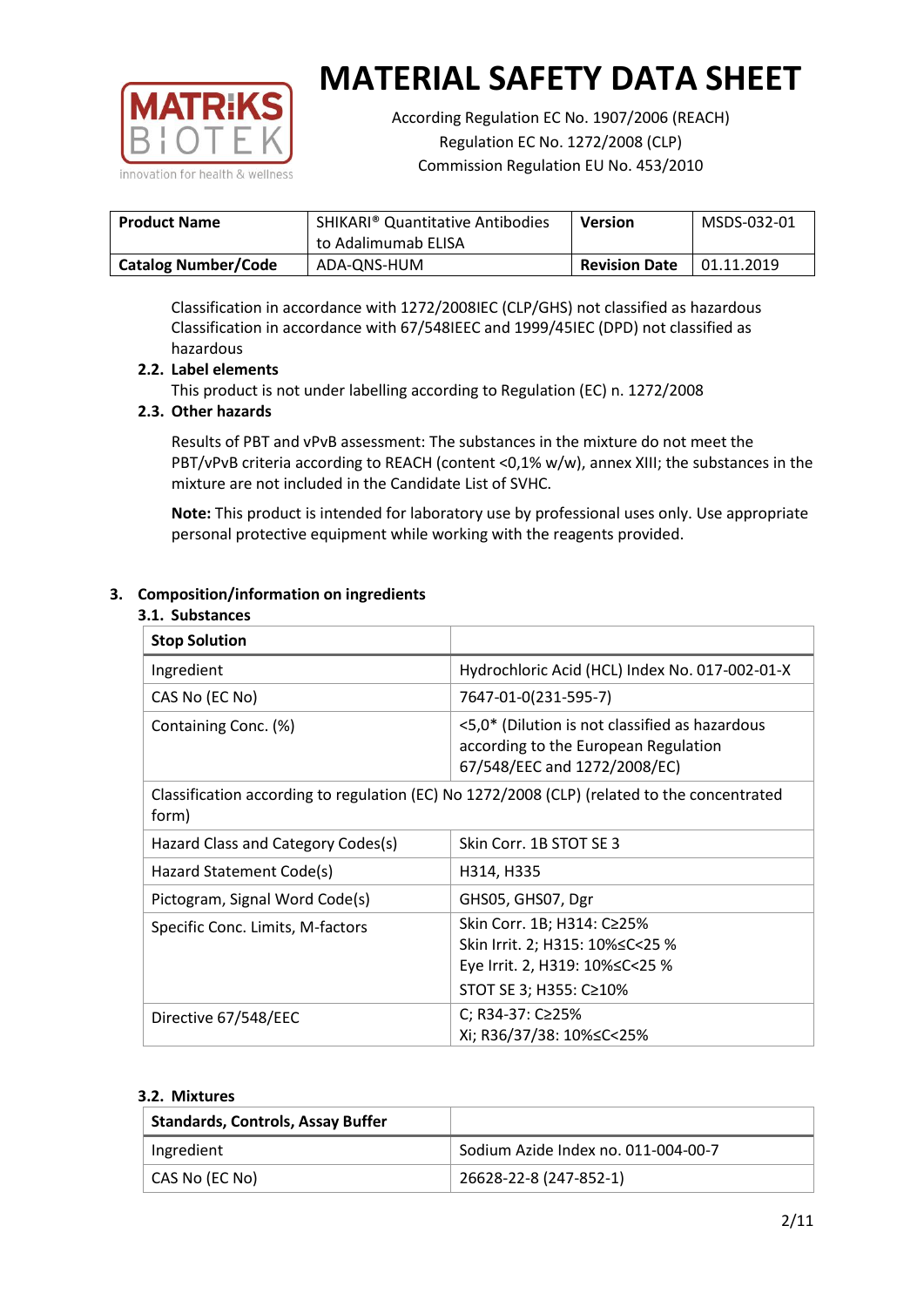

According Regulation EC No. 1907/2006 (REACH) Regulation EC No. 1272/2008 (CLP) Commission Regulation EU No. 453/2010

| <b>Product Name</b>        | <b>SHIKARI<sup>®</sup> Quantitative Antibodies</b><br>to Adalimumab ELISA | Version              | MSDS-032-01 |
|----------------------------|---------------------------------------------------------------------------|----------------------|-------------|
| <b>Catalog Number/Code</b> | ADA-QNS-HUM                                                               | <b>Revision Date</b> | 01.11.2019  |

| Containing Conc. (%)                                                                                 | <0,001 % (Dilution is not classified as hazardous<br>according to the European Regulation<br>67/548/EEC and 1272/2008/EC) |  |
|------------------------------------------------------------------------------------------------------|---------------------------------------------------------------------------------------------------------------------------|--|
| Classification according to regulation (EC) No 1272/2008 (CLP) (related to the concentrated<br>form) |                                                                                                                           |  |
| Hazard Class and Category Codes(s)                                                                   | Acute Tox. 2 (oral)                                                                                                       |  |
|                                                                                                      | Acute Tox. 1 (dermal)                                                                                                     |  |
|                                                                                                      | STOT RE 2                                                                                                                 |  |
|                                                                                                      | Acute Aquatic 1                                                                                                           |  |
|                                                                                                      | Aquatic Chronic 1                                                                                                         |  |
| Hazard Statement Code(s)                                                                             | H300, H310, H373, H400, H410                                                                                              |  |
| Pictogram, Signal Word Code(s)                                                                       | GHS06, GHS08, GHS09                                                                                                       |  |
| Specific Conc. Limits, M-factors                                                                     | M-Factor-Aquatic Acute:1                                                                                                  |  |
| Directive 67/548/EEC                                                                                 | R23/24/25-36/37/38-50/53                                                                                                  |  |

| Conjugate                          |                                                                                                                                                  |
|------------------------------------|--------------------------------------------------------------------------------------------------------------------------------------------------|
| Ingredient                         | Proclin 150 Index no. 613-167-00-5                                                                                                               |
|                                    | Proclin 150 is a mixture of substances of the<br>components, 5-Chloro-2-methyl-4-isothiazolin-3-<br>one and 2-Methyl-2H -isothiazol-3-one (3:1). |
| CAS No (EC No)                     | 55965-84-9                                                                                                                                       |
| Containing Conc. (%)               | <0,0015% (Dilution is not classified as hazardous<br>according to the European Regulation<br>67/548/EEC and 1272/2008/EC)                        |
| form)                              | Classification according to regulation (EC) No 1272/2008 (CLP) (related to the concentrated                                                      |
| Hazard Class and Category Codes(s) | Acute Tox. 3                                                                                                                                     |
|                                    | Skin Corr. 1B                                                                                                                                    |
|                                    | Skin Sens. 1                                                                                                                                     |
|                                    | <b>Acute Aquatic 1</b>                                                                                                                           |
|                                    | Aquatic Chronic 1                                                                                                                                |
| Hazard Statement Code(s)           | H301, H311, H314, H317, H331, H400, H410                                                                                                         |
| Pictogram, Signal Word Code(s)     | GHS05, GHS07, GHS09                                                                                                                              |
| Specific Conc. Limits, M-factors   | ≥0,6%: Skin Corr. 1B, H314<br>0,06 - < 0,6%: Skin Irrit. 2, H315<br>0,06 - < 0,6 %: Eye Irrit. 2, H319                                           |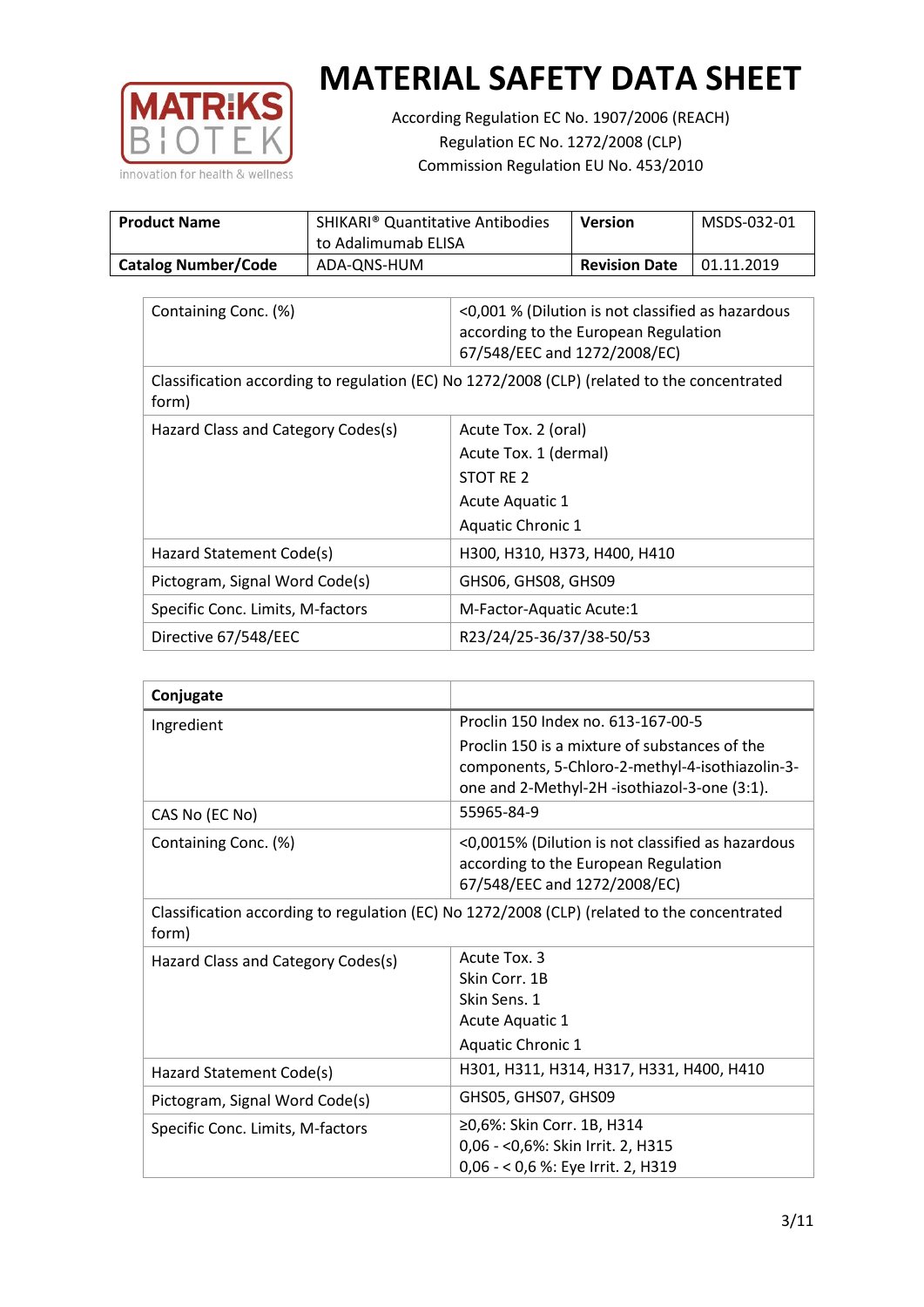

According Regulation EC No. 1907/2006 (REACH) Regulation EC No. 1272/2008 (CLP) Commission Regulation EU No. 453/2010

| <b>Product Name</b>        | <b>SHIKARI</b> <sup>®</sup> Quantitative Antibodies<br>to Adalimumab ELISA | <b>Version</b>       | MSDS-032-01 |
|----------------------------|----------------------------------------------------------------------------|----------------------|-------------|
| <b>Catalog Number/Code</b> | ADA-QNS-HUM                                                                | <b>Revision Date</b> | 01.11.2019  |

|                      | ≥0,0015 %: Skin Sens. 1, H317    |
|----------------------|----------------------------------|
|                      | M-Factor - Aquatic Acute: 10     |
| Directive 67/548/EEC | T; N R:23/24/25-34-35-50/53      |
|                      | $5: (2-)26-28-36/37/39-45-60-61$ |

## **4. First-aid measures**

## **4.1. Description of first aid measures**

General advice: No special measures required. Consult physician in case of complaints. If inhaled: Supply fresh air.

In case of skin contact: Immediately flush skin with plenty of water. Cold water may be used. Remove contaminated clothing and shoes.

In case of eye contact: Check for and remove any contact lenses. Immediately flush eyes with plenty of water for at least 15 minutes. Cold water may be used. If swallowed: Rinse mouth with plenty of water

## **4.2. Most important symptoms and effects, both accurate and delayed**

There are no hazards under normal use conditions. Direct contact with eyes may cause slight and temporary irritation. Swallowing of larger amounts may lead to stomachache, vomiting or diarrhea.

## **4.3. Indication of any immediate medical attention and special treatment needed** No specific therapy known. Use supportive and symptomatic treatment.

## **5. Fire-fighting measures**

## **5.1. Extinguishing media**

Suitable extinguishing media: Water spray, alcohol resistant foam, dry-powder, carbon dioxide

Unsuitable extinguishing media: Direct water stream

- **5.2. Special hazards arising from the substance mixture** To the best of our knowledge, no special hazards can be defined
- **5.3. Advice for fire-fighters** No data available.

## **6. Accidental release measures**

- **6.1. Personal precautions, protective equipment and emergency procedures** Wear appropriate protective gloves and clothes.
- **6.2. Environmental precautions**

Dilute with plenty of water. Do not allow to enter sewers/surface or ground water.

#### **6.3. Methods and materials for containment and cleaning up**

Absorb with liquid-binding material (sand, diatomite, acid binders, universal binders, sawdust).

**6.4. Reference to other sections**

For personal protection see section 8.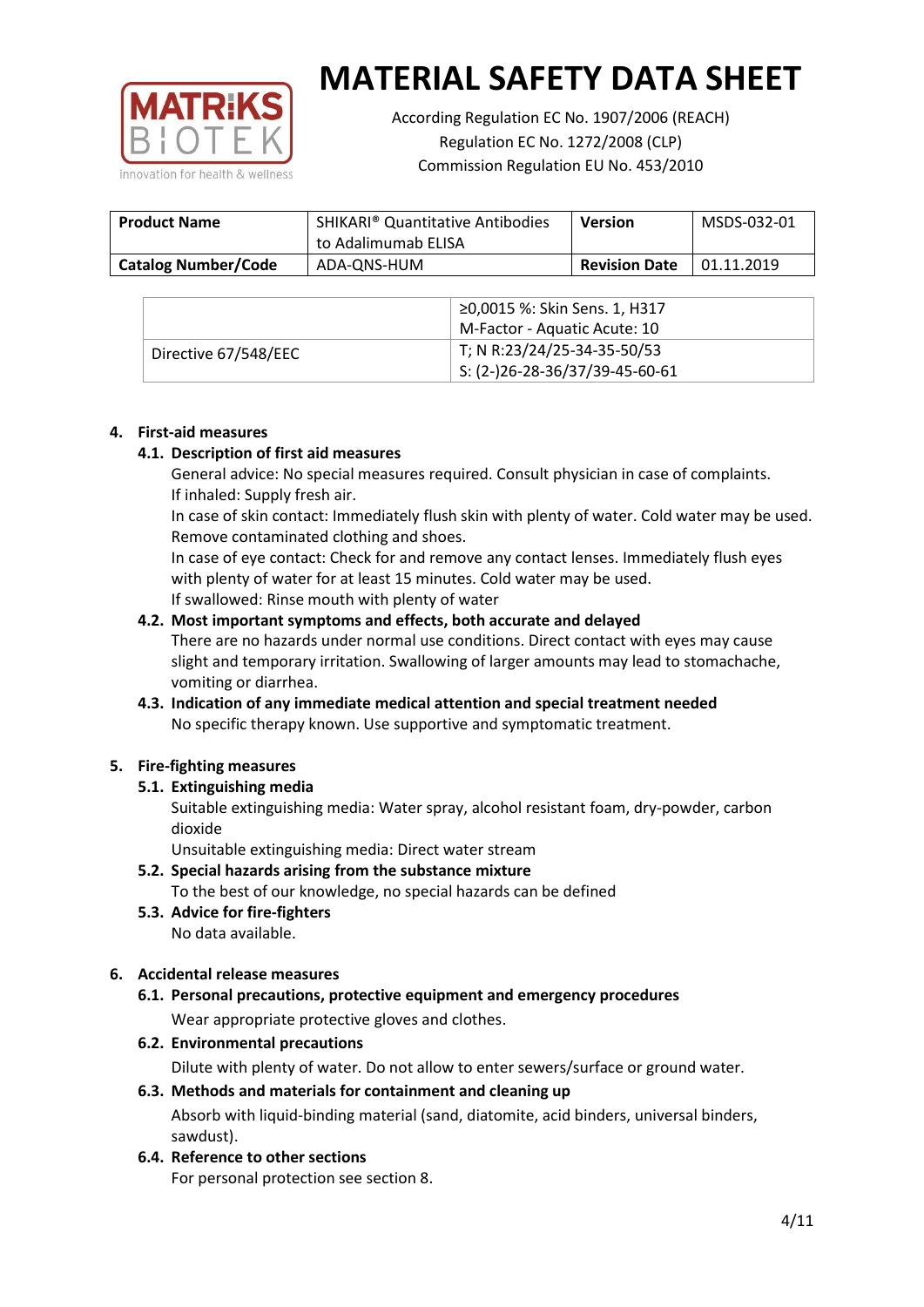

According Regulation EC No. 1907/2006 (REACH) Regulation EC No. 1272/2008 (CLP) Commission Regulation EU No. 453/2010

| <b>Product Name</b>        | <b>SHIKARI</b> <sup>®</sup> Quantitative Antibodies<br>to Adalimumab ELISA | <b>Version</b>       | MSDS-032-01 |
|----------------------------|----------------------------------------------------------------------------|----------------------|-------------|
| <b>Catalog Number/Code</b> | ADA-ONS-HUM                                                                | <b>Revision Date</b> | 01.11.2019  |

For disposal see section 13.

## **7. Handling and storage**

## **7.1. Precautions for safe handling**

Use all reagents in accordance with the relevant package insert provided with the product. Do not smoke, eat, drink or apply cosmetics in areas where kit reagents are handled. Wear disposable latex gloves when handling reagents.

Never pipet by mouth and avoid contact of reagents and specimens with skin and mucous membranes.

Handling should be done in accordance with the procedures defined by an appropriate national biohazard safety guideline or regulation.

Use all reagents in accordance with the relevant package insert provided with the product.

## **7.2. Conditions for safe storage, including any incompatibilities**

Store in tightly closed original packages or appropriately labeled alternate vessels. Store in dry, bunded areas. Keep away from direct sunlight and heat sources. Recommended storage temperature: 10-30°C (shipment), 2-8°C (long term storage). Protect from freezing. Keep away from food and drinks. Keep away from acids and heavy metals. Keep out of the reach of children.

## **7.3. Specific end uses**

For EU diagnostic product. For the rest of the world "Research use only".

## **8. Exposure controls/personel protection**

#### **8.1. Control parameters**

Indicative occupational exposure limit ES (2000/39IEC, Directive 2006/15IEC and Directive 2009/161IEC):

| <b>CAS</b> | <b>Substance</b> | Indicative occupational exposure limit |                       |
|------------|------------------|----------------------------------------|-----------------------|
|            | name             |                                        |                       |
| 26628-22-8 | Sodium Azide     | OEL mean (time-weighted 8 h):          | 0,1 mg/m <sup>3</sup> |
|            |                  | OEL short term (LS min):               | 0,3                   |
|            |                  | Notation: Skin                         |                       |

National work-place occupational exposure limits (only selected lands are displayed):

| <b>CAS</b> | <b>Substance</b> | <b>Occupational exposure limits</b> |                         |
|------------|------------------|-------------------------------------|-------------------------|
|            | name             |                                     |                         |
| 26628-22-8 | Sodium Azide     | Turkey                              |                         |
|            |                  | PEL:                                | $0,1 \,\mathrm{mg/m^3}$ |
|            |                  | $NPEL-P$ :                          | 0,3 mg/m <sup>3</sup>   |
|            |                  | D - absorb through skin             |                         |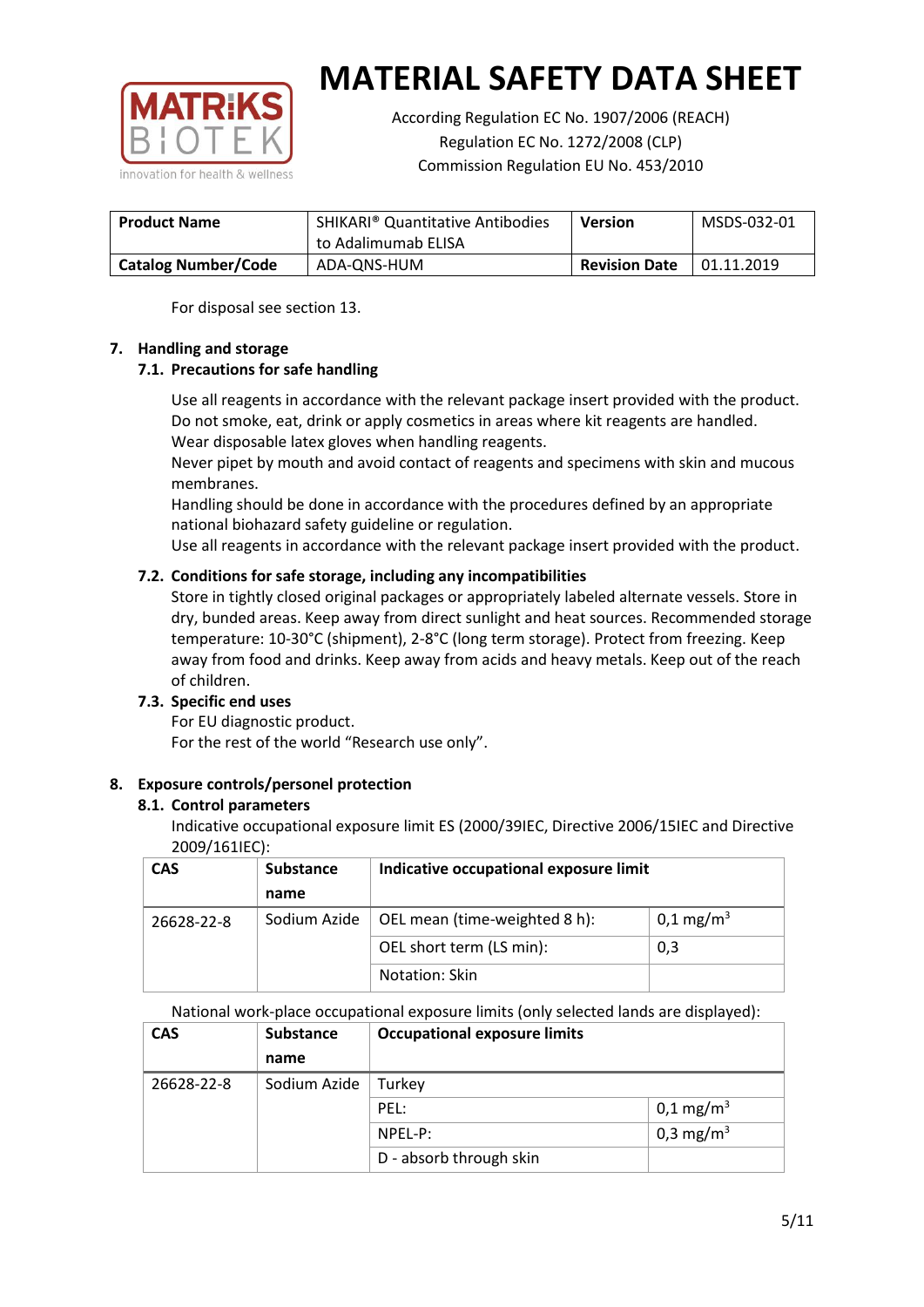

According Regulation EC No. 1907/2006 (REACH) Regulation EC No. 1272/2008 (CLP) Commission Regulation EU No. 453/2010

| <b>Product Name</b>        | <b>SHIKARI<sup>®</sup> Quantitative Antibodies</b><br>to Adalimumab ELISA | <b>Version</b>       | MSDS-032-01 |
|----------------------------|---------------------------------------------------------------------------|----------------------|-------------|
| <b>Catalog Number/Code</b> | ADA-ONS-HUM                                                               | <b>Revision Date</b> | 01.11.2019  |

|  | I – irritating to mucosa (eye, airways) |                         |
|--|-----------------------------------------|-------------------------|
|  | and skin                                |                         |
|  | Government Regulation no.               |                         |
|  | 361/2007 Coll.                          |                         |
|  | Slovakia                                |                         |
|  | NPEL mean:                              | $0,1 \text{ mg/m}^3$    |
|  | NPEL short-term:                        | 0,3 mg/m <sup>3</sup>   |
|  | Note K: absorbed through skin           |                         |
|  | Regulation 300/2007 Coll. (SK),         |                         |
|  | Appendix 1                              |                         |
|  | Germany                                 |                         |
|  | AGW - time weighted mean:               | 0,2 mg/m <sup>3</sup>   |
|  | Short-term factor:                      | 2(1)                    |
|  | 1RGS-900                                |                         |
|  | United Kingdom                          |                         |
|  | TWA:                                    | $0,1 \,\mathrm{mg/m^3}$ |
|  | STEL:                                   | 0,3 mg/m <sup>3</sup>   |
|  | France                                  |                         |
|  | TWA:                                    | $0,1 \text{ mg/m}^3$    |
|  | STEL:                                   | 0,3 mg/m <sup>3</sup>   |

## Other recommended values: not set

| <b>CAS</b> | Substance name $\vert$ OEL - equivalents |   |
|------------|------------------------------------------|---|
|            | $\overline{\phantom{0}}$                 | - |
|            |                                          |   |

Indicative biological limits (Turkey, *432/2003* Coll.): not set

| Substance                | Evaluated as             | Limit values             |
|--------------------------|--------------------------|--------------------------|
| $\overline{\phantom{0}}$ | $\overline{\phantom{0}}$ | $\overline{\phantom{0}}$ |

DNEL: not available for the mixture. PNEC: not available for the mixture.

#### **8.2. Exposure controls**

General hygiene directives should be considered.

Keep away from food stuffs and beverages. Wash hands before breaks and at the end of the working day

#### **Personal protective equipment:**

| <b>Respiratory protection:</b> | Not required                                                      |
|--------------------------------|-------------------------------------------------------------------|
| Skin protection                | Protective gloves of nitrile or nature latex, satisfying the norm |
|                                | <b>DIN EN 455</b>                                                 |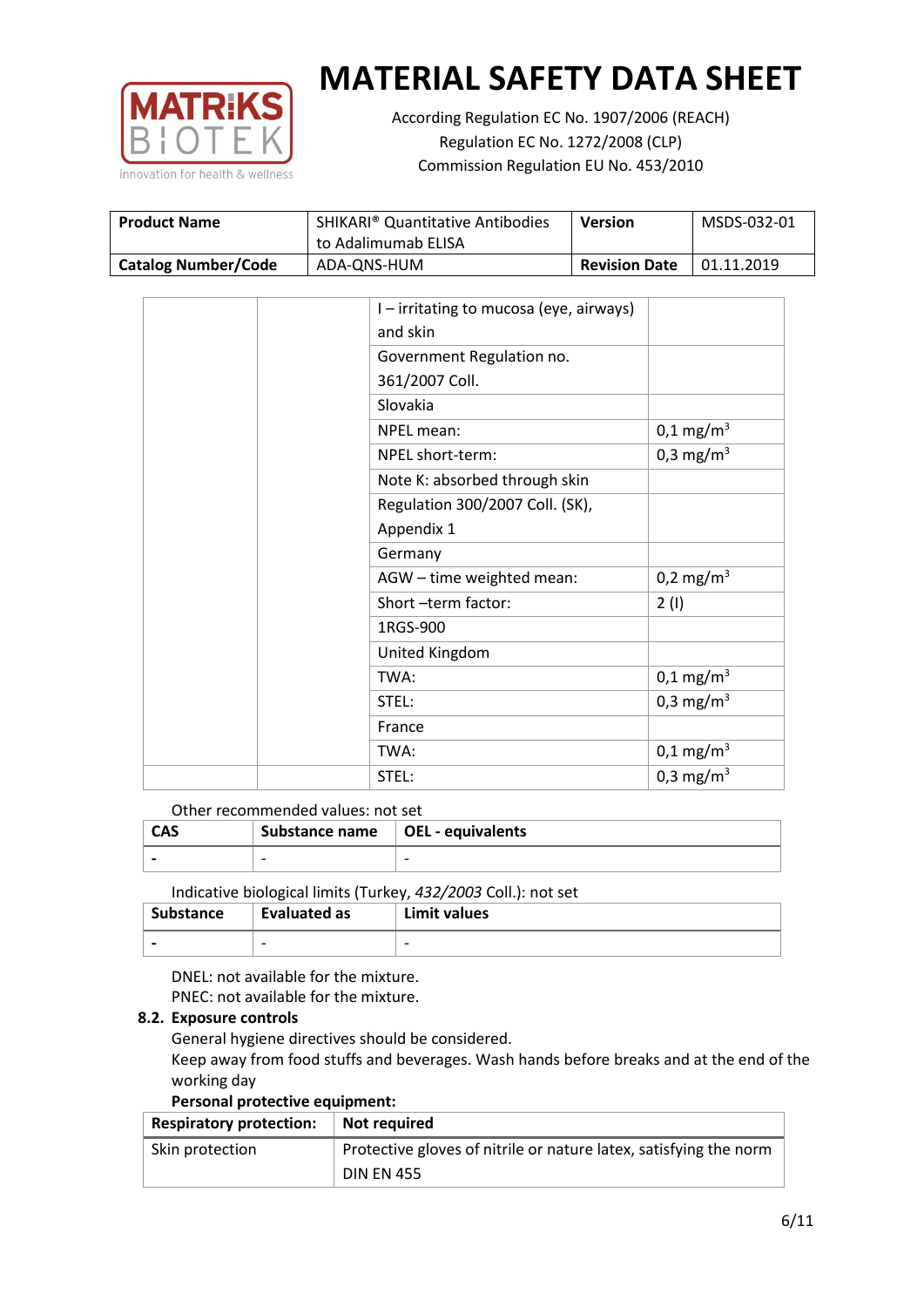

According Regulation EC No. 1907/2006 (REACH) Regulation EC No. 1272/2008 (CLP) Commission Regulation EU No. 453/2010

| <b>Product Name</b>        | <b>SHIKARI<sup>®</sup> Quantitative Antibodies</b><br>to Adalimumab ELISA | <b>Version</b>       | MSDS-032-01 |
|----------------------------|---------------------------------------------------------------------------|----------------------|-------------|
| <b>Catalog Number/Code</b> | ADA-QNS-HUM                                                               | <b>Revision Date</b> | 01.11.2019  |

| Eye/Face protection | Safety glasses with side shields confirming to EN 166 (EN),<br>NIOSH (US) |
|---------------------|---------------------------------------------------------------------------|
| Body protection     | Impenetrable protective clothing                                          |

## **9. Physical and chemical properties**

## **9.1. Information on basic physical and chemical properties**

| <b>COMPONENT</b>       | <b>APPEARANCE</b> | <b>ODOR</b>     | рH             |
|------------------------|-------------------|-----------------|----------------|
| Microtiter plate       | Solid, white      | <b>Odorless</b> | Not applicable |
| Standards and controls | Liquid, colorless | <b>Odorless</b> | $7,4 \pm 0,05$ |
| Conjugate              | Liquid, red       | <b>Odorless</b> | $7,4 \pm 0,05$ |
| Confirmation reagent   | Liquid, colorless | <b>Odorless</b> | $7,4 \pm 0,05$ |
| Assay buffer           | Liquid, blue      | Odorless        | $7,4 \pm 0,05$ |
| Substrate solution     | Liquid, colorless | <b>Odorless</b> | $3,6 - 3,8$    |
| Stop solution          | Liquid, colorless | Odorless        | $<$ 1          |
| Wash buffer            | Liquid, colorless | Odorless        | $7,4 \pm 0,05$ |

| <b>For All Components</b>                    |                                              |  |  |
|----------------------------------------------|----------------------------------------------|--|--|
| Odor threshold                               | No data available                            |  |  |
| Melting point/freezing point                 | No data available                            |  |  |
| Initial boiling point and range              | No data available                            |  |  |
| Flash point                                  | No data available                            |  |  |
| <b>Evaporation rate</b>                      | No data available                            |  |  |
| Flammability (solid, gas)                    | No data available                            |  |  |
| Upper/lower flammability or explosive limits | No data available                            |  |  |
| Vapour pressure                              | No data available                            |  |  |
| Vapour density                               | No data available                            |  |  |
| Relative density                             | No data available                            |  |  |
| Solubility(ies)                              | Fully miscible                               |  |  |
| Partition coefficient: n-octanol water       | No data available                            |  |  |
| Auto-ignition temperature                    | Product is not self-igniting                 |  |  |
| Decomposition temperature                    | No data available                            |  |  |
| Viscosity                                    | No data available                            |  |  |
| <b>Explosive properties</b>                  | Product does not present an explosion hazard |  |  |
| Oxidizing properties                         | No data available                            |  |  |

## **9.2. Other information**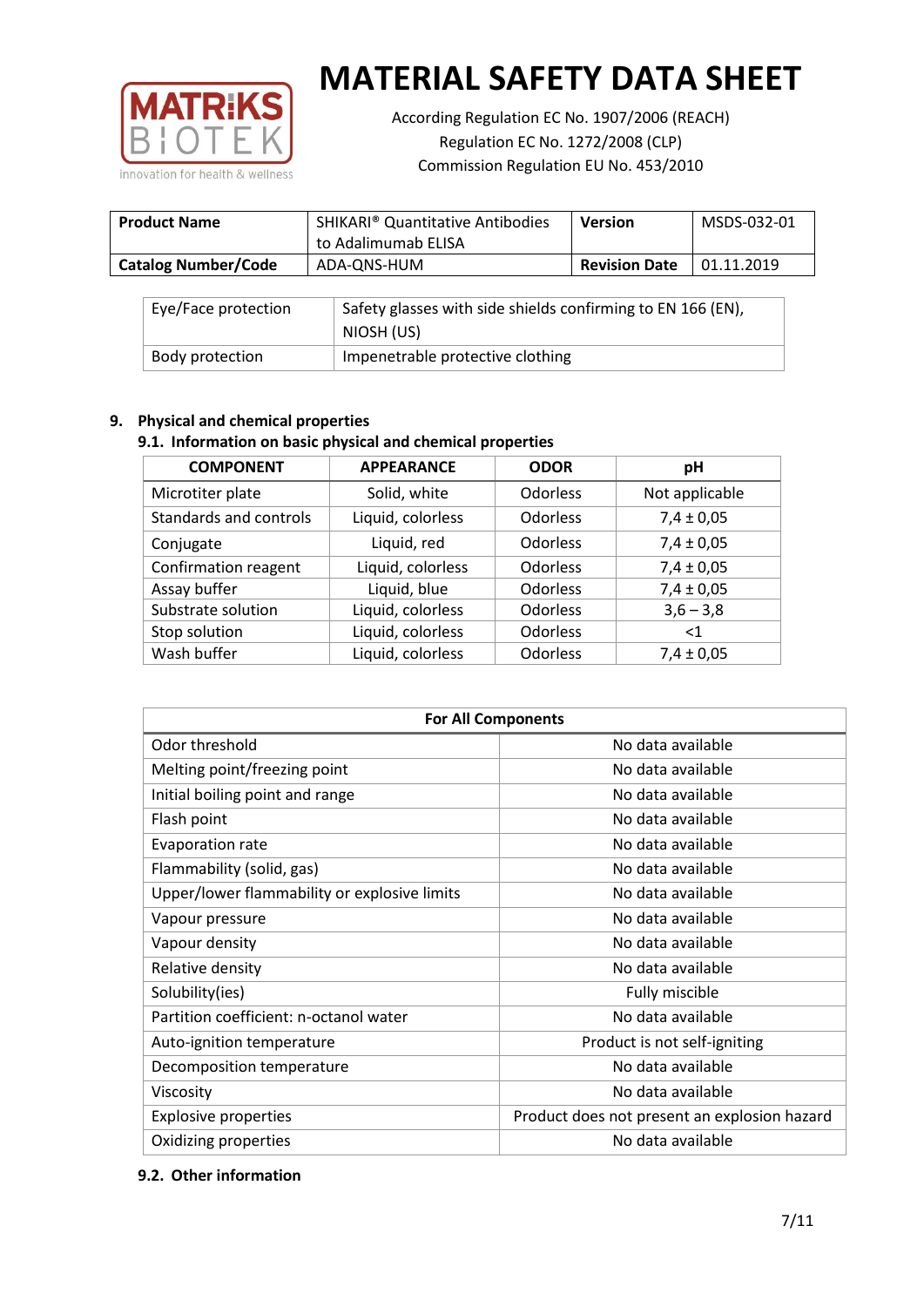

According Regulation EC No. 1907/2006 (REACH) Regulation EC No. 1272/2008 (CLP) Commission Regulation EU No. 453/2010

| <b>Product Name</b>        | <b>SHIKARI® Quantitative Antibodies</b><br>to Adalimumab ELISA | <b>Version</b>       | MSDS-032-01 |
|----------------------------|----------------------------------------------------------------|----------------------|-------------|
| <b>Catalog Number/Code</b> | ADA-QNS-HUM                                                    | <b>Revision Date</b> | 01.11.2019  |

No other information available.

## **10. Stability and reactivity**

## **10.1. Reactivity**

Not reactive under normal conditions of storage and manipulation. Sodium azide has been reported to form lead or copper azide in laboratory plumbing (heavy metals) which may explode on percussion. Treatment of sodium azide with strong acids gives hydrazoic acid, which is also extremely toxic.

## **10.2. Chemical stability**

Mixture is chemically stable under normal conditions of storage and manipulation. Overheating may cause thermal decomposition.

## **10.3. Possibility of hazardous reactions**

Sodium azide has been reported to form lead or copper azide in laboratory plumbing (heavy metals) which may explode on percussion.

## **10.4. Conditions to avoid**

Stable under normal conditions. Keep away from direct sunlight and heat sources. Do not mix with strong acids and heavy metals.

#### **10.5. Incompatible materials**

Strong acids, heavy metals, halogenated hydrocarbons.

## **10.6. Hazardous decomposition products**

Material does not decompose at ambient temperatures. Incomplete combustion and thermolysis may produce toxic, irritating and flammable decomposition products (such as carbon monoxide, carbon dioxide, sooth, aldehydes and other products of organic compounds decomposition, sulfur / nitrogen oxides).

## **11. Toxicological information**

## **11.1. Information on toxicological effects**

#### **11.1.1. Acute toxicity**

Based on available data, the classification criteria are not met. Based on composition, the mixture has low acute toxicity and no adverse effects for human health are expected under applicable conditions of exposure sodium azide.

#### **11.1.2. Skin corrosion/irritation**

Based on available data, the classification criteria are not met. Prolonged or repeated skin contact may cause mild irritation and dermatitis (skin inflammation). However, these effects do not required classification

## **11.1.3. Serious eye damage/irritation**

Based on available data, the classification criteria are not met. Direct contact with eyes may cause slight and temporary irritation. However, these effects do not required classification

## **11.1.4. Respiratory or skin sensitization**

Based on available data, the classification criteria are not met. Compounds have no sensitization effects.

#### **11.1.5. Germ cell mutagenicity**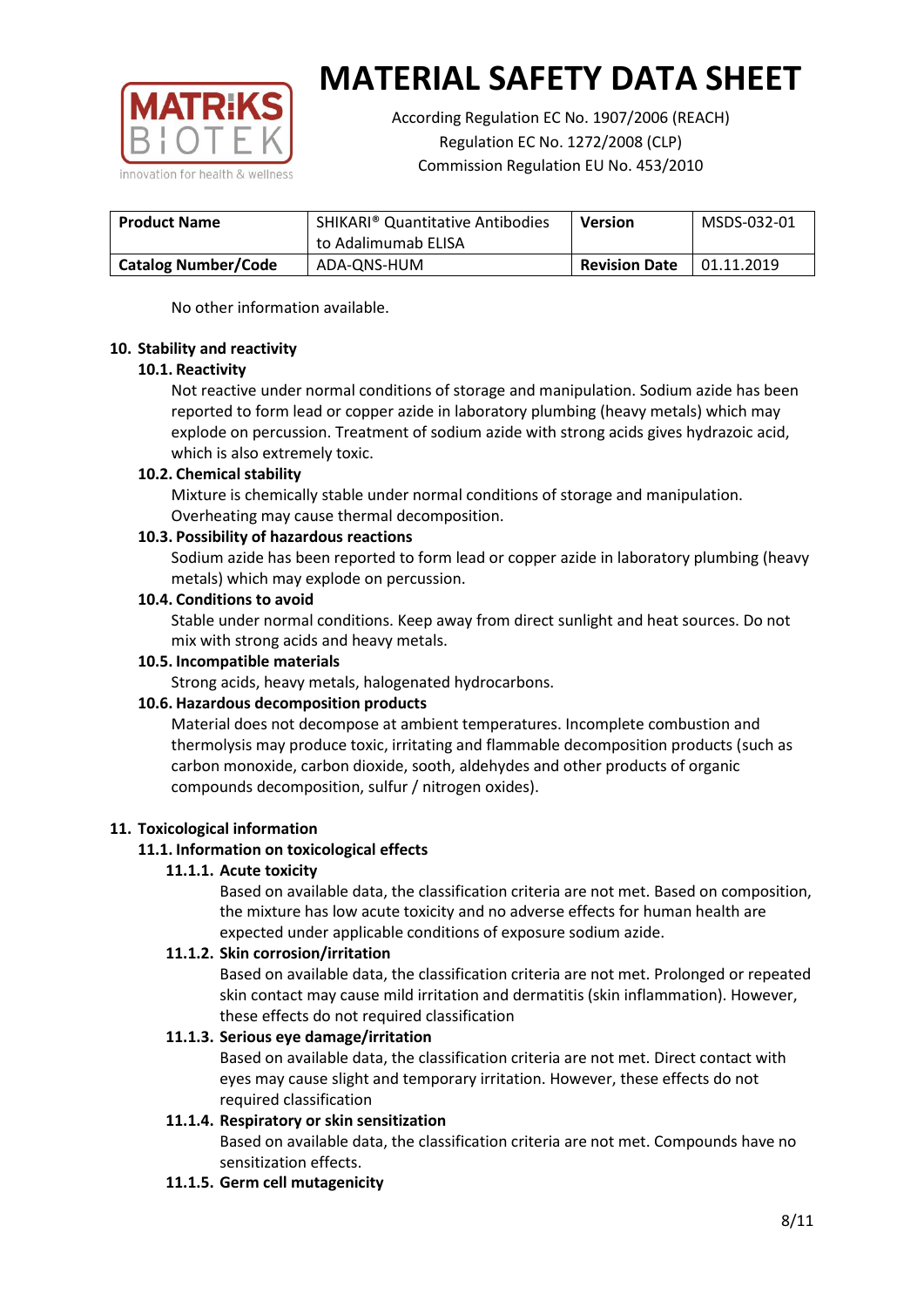

According Regulation EC No. 1907/2006 (REACH) Regulation EC No. 1272/2008 (CLP) Commission Regulation EU No. 453/2010

| <b>Product Name</b>        | <b>SHIKARI</b> <sup>®</sup> Quantitative Antibodies | <b>Version</b>       | MSDS-032-01 |
|----------------------------|-----------------------------------------------------|----------------------|-------------|
|                            | to Adalimumab ELISA                                 |                      |             |
| <b>Catalog Number/Code</b> | ADA-ONS-HUM                                         | <b>Revision Date</b> | 01.11.2019  |

Based on available data, the classification criteria are not met. Compounds have no potential for mutagenic activity.

## **11.1.6. Carcinogenicity**

Based on available data, the classification criteria are not met. Compounds have no potential for carcinogenic activity.

## **11.1.7. Reproductive toxicity**

Based on available data, the classification criteria are not met. Compounds have no potential for reproductive toxicity.

## **11.1.8. STOT-single exposure**

Based on available data, the classification criteria are not met

## **11.1.9. STOT-repeated exposure**

Based on available data, the classification criteria are not met.

## **11.1.10. Aspiration hazard**

Based on available data, the classification criteria are not met.

## **12. Ecological information**

#### **12.1. Toxicity**

No data available.

- **12.2. Persistence and degradability** No data available.
- **12.3. Bio accumulative potential** No data available.

**12.4. Mobility in soil**

No data available.

## **12.5. Results of PBT and vPvB assessment**

The substances in the mixture do not meet the PBT/vPvB criteria according to REACH, annex XIII (content <0,1% w/w); the substances in the mixture are not included in the Candidate List of SVHC.

#### **12.6. Other adverse effects** No data available.

## **13. Disposal considerations**

## **13.1. Waste treatment methods**

Product: Waste should be disposed of in accordance with federal, state and local environmental control regulations. Must not be composed together with household garbage.

Uncleaned packaging: Waste should be disposed of in accordance with federal, state and local environmental control regulations. Must not be composed together with household garbage.

General notes: Water hazard class 1 (German Regulation) (Self-assessment): Slightly hazardous for water. Do not allow undiluted product or large quantities of it to reach ground water, water course or sewage system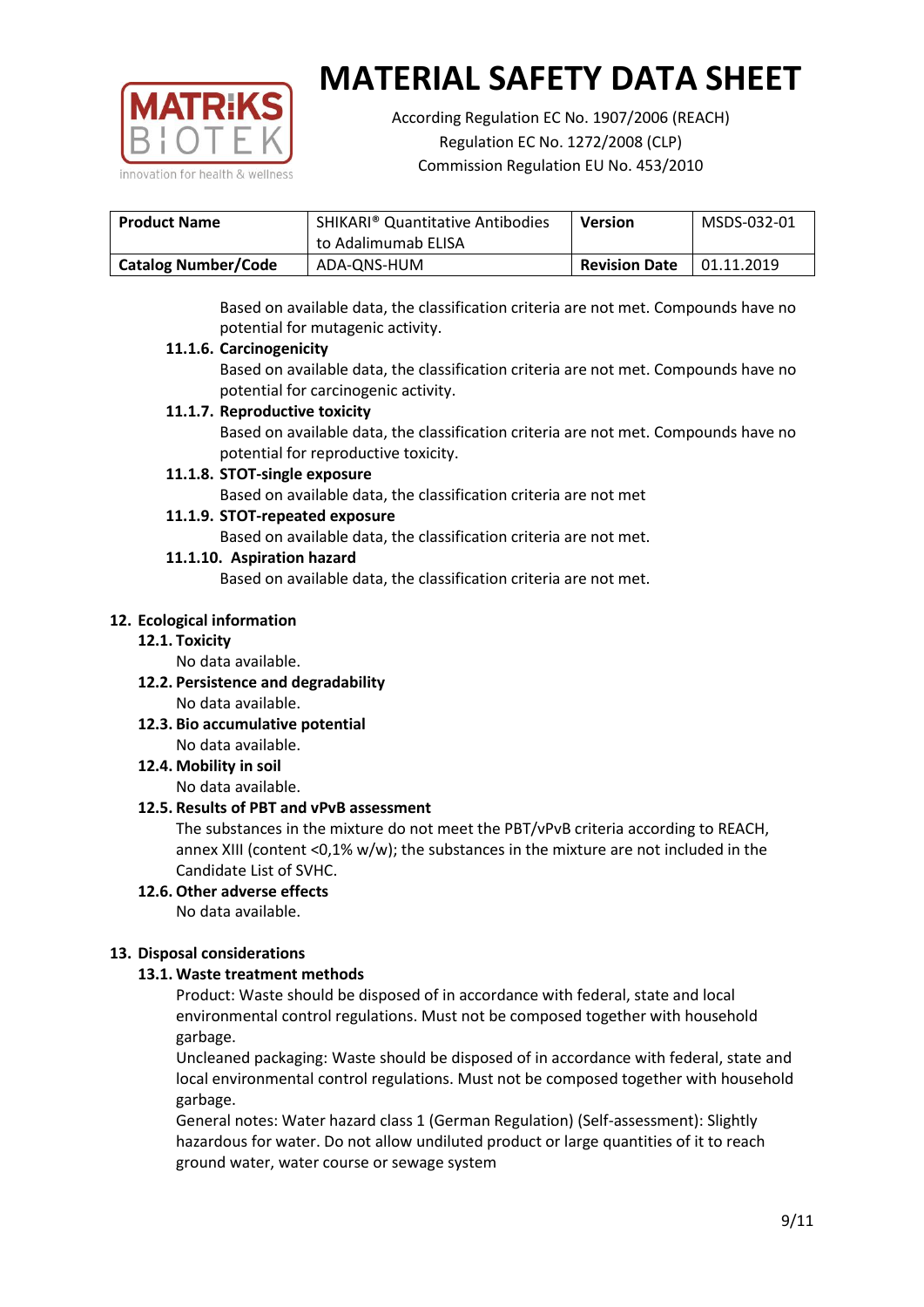

According Regulation EC No. 1907/2006 (REACH) Regulation EC No. 1272/2008 (CLP) Commission Regulation EU No. 453/2010

| <b>Product Name</b>        | <b>SHIKARI® Quantitative Antibodies</b><br>to Adalimumab ELISA | <b>Version</b> | MSDS-032-01 |
|----------------------------|----------------------------------------------------------------|----------------|-------------|
| <b>Catalog Number/Code</b> | <b>Revision Date</b><br>ADA-QNS-HUM                            |                | 01.11.2019  |

## **14. Transport information**

The mixture is not classified as dangerous for transport according to ADR/RID/IMDG/ICAO/IATA/ DGR

- **14.1. UN number:** None
- **14.2. Un proper shipping name:** None
- **14.3. Transport hazard class(es):** None
- **14.4. Packing group:** None
- **14.5. Environmental hazards:** None
- **14.6. Special precautions for user:** Not applicable.
- **14.7. Transport in bulk according to Annex II of MARPOL 73/78 and the IBC Code:** Not applicable.

#### **15. Regulatory information**

This Safety Data Sheet is prepared according to;

REGULATION (EC) No 1907/2006 OF THE EUROPEAN PARLIAMENT AND OF THE COUNCIL of 18 December 2006 concerning the Registration, Evaluation, Authorization and Restriction of Chemicals (REACH), establishing a European Chemicals Agency, amending Directive 1999/45/EC and repealing Council Regulation (EEC) No 793/93 and Commission Regulation (EC) No 1488/94 as well as Council Directive 76/769/EEC and Commission Directives 91/155/EEC, 93/67/EEC, 93/105/EC and 2000/21/EC

## **15.1. Safety, health and environmental regulations/legislation specific for the substance or mixture**

No data available.

## **15.2. Chemical safety assessment**

No data available.

#### **16. Other information**

## **16.1. "H code" and "R Phrases" used in this document**

| H301 | Toxic if swallowed |
|------|--------------------|
|------|--------------------|

- H311 Toxic in contact with skin
- H314 Causes severe skin burns and eye damage
- H315 Causes skin irritation
- H317 May cause an allergic skin reaction
- H319 Cause serious eye irritation
- H331 Toxic if inhaled
- H335 May cause respiratory irritation
- H400 Very toxic to aquatic life